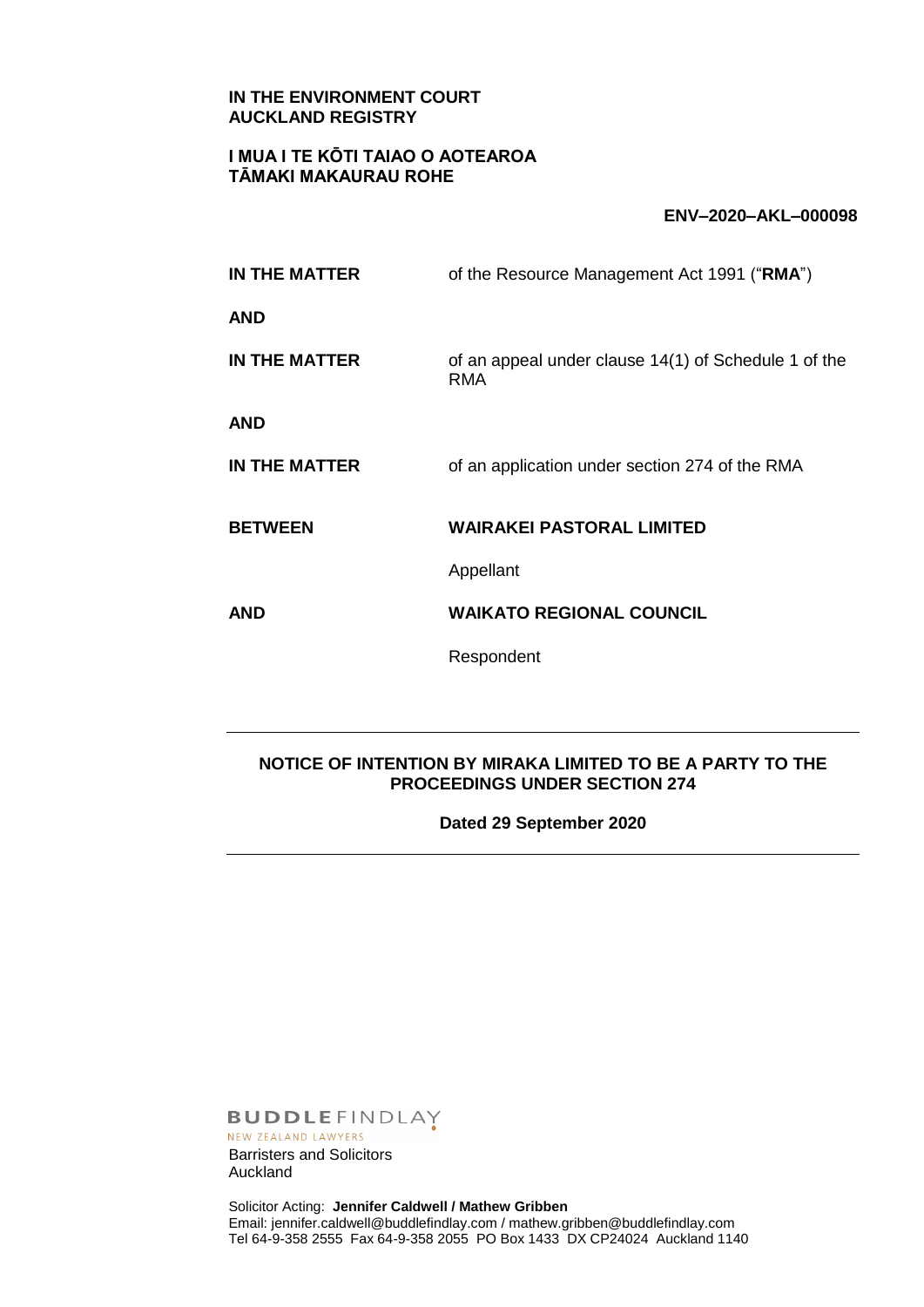- **TO:** the Registrar Environment Court Auckland
- 1. Miraka Limited ("**Miraka**") wishes to be a party to the following proceedings under s 274 of the Resource Management Act 1991 ("**RMA**"):

*Wairakei Pastoral Limited v Waikato Regional Council* (ENV-2020-AKL-000098).

2. The proceedings concern an appeal lodged by Wairakei Pastoral Limited ("**WPL**") against part of the decision of the Waikato Regional Council ("**Council**") on Proposed Plan Change 1: Waikato and Waipā River Catchments, to the Waikato Regional Plan ("**PC1**"). The Council's decision was publicly notified on 22 April 2020 ("**Decision**").

## **Nature of interest in the proceedings**

- 3. Miraka is a commercially successful Maori-owned dairy processing and exporting company that operates a dairy processing plant located in Mokai, 30km north-west of Taupo. Miraka has over 100 milk suppliers largely located in the Upper Waikato catchment and within 85km of its processing plant.
- 4. Miraka made a submission about the subject matter of the proceedings. It also lodged a further submission on the original submission by WPL. Miraka was actively involved in the hearing before the Hearing Panel including providing legal submissions and expert evidence.
- 5. Miraka also has an interest in the proceedings that is greater than that of the general public due to it and its suppliers' location within the catchment of the Waikato River and the direct impact of provisions on its business.
- 6. Overall, Miraka supports PC1 and its intended outcomes. In summary, Miraka's position before the Hearing Panel was:
	- (a) Protection of the environment and improvement of water quality in the Waikato and Waipā Rivers is of paramount importance and aligns with the concepts of kaitiakitanga and tikanga, which underpin Miraka's ethos and relationship with the natural environment;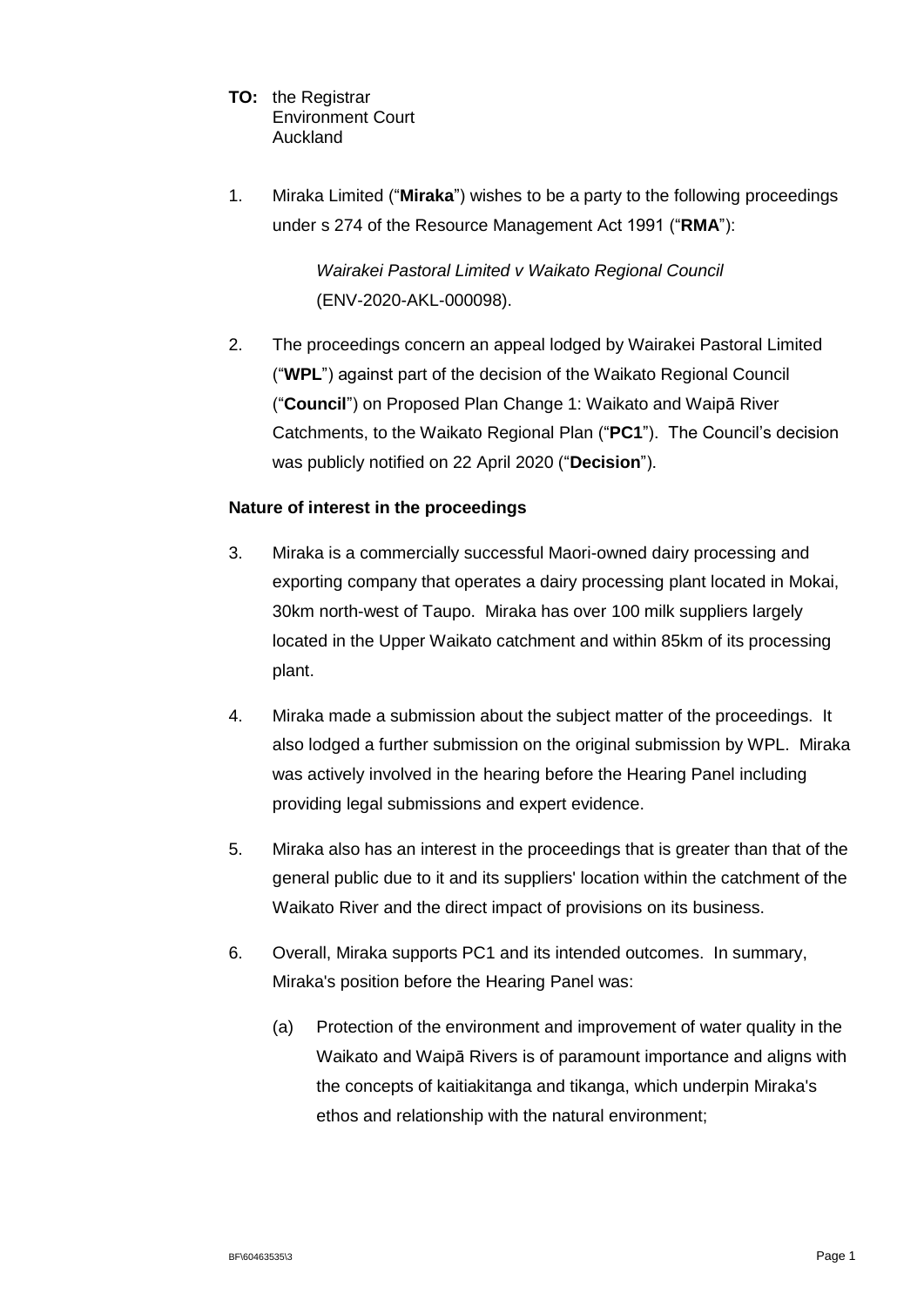- (b) PC1 should be implemented in a fair and equitable manner, to ensure all sectors of the farming and wider community contribute to improving water quality and practice change;
- (c) A staged reduction in discharges is necessary to provide for the social and economic well-being of farmers and communities;
- (d) Ensure PC1 manages all four contaminants in the same way, including by adopting Good Farming Practice and removing the 75<sup>th</sup> percentile approach for nitrogen, specifically in order to ensure farmers are not inequitably impacted by virtue of the bio-physical characteristics of their farms (such as soil and rainfall);
- (e) The use of Farm Environment Plans, in conjunction with a qualified Certified Farm Environment Planner, will give flexibility to farmers to identify appropriate actions and practices which implement Good Farming Practice for each farm; and
- (f) Improvements in farm practice and reductions in discharges will be supported by the use of sector schemes within PC1 and improvements in sub-catchment planning and management.
- 7. Miraka is not a trade competitor for the purposes of sections 308C or 308CA of the RMA.

# **Extent of interest in the proceedings**

- 8. Miraka is interested in the parts of the proceedings that relate to dairy farming.
- 9. The parts of the proceedings Miraka is interested in are the appeal points in relation to:
	- (a) Objective 2;
	- (b) Policy 2;
	- (c) Policy 7;
	- (d) Policy 8;
	- (e) Rule 3.11.4.2;
	- (f) Rule 3.11.4.3;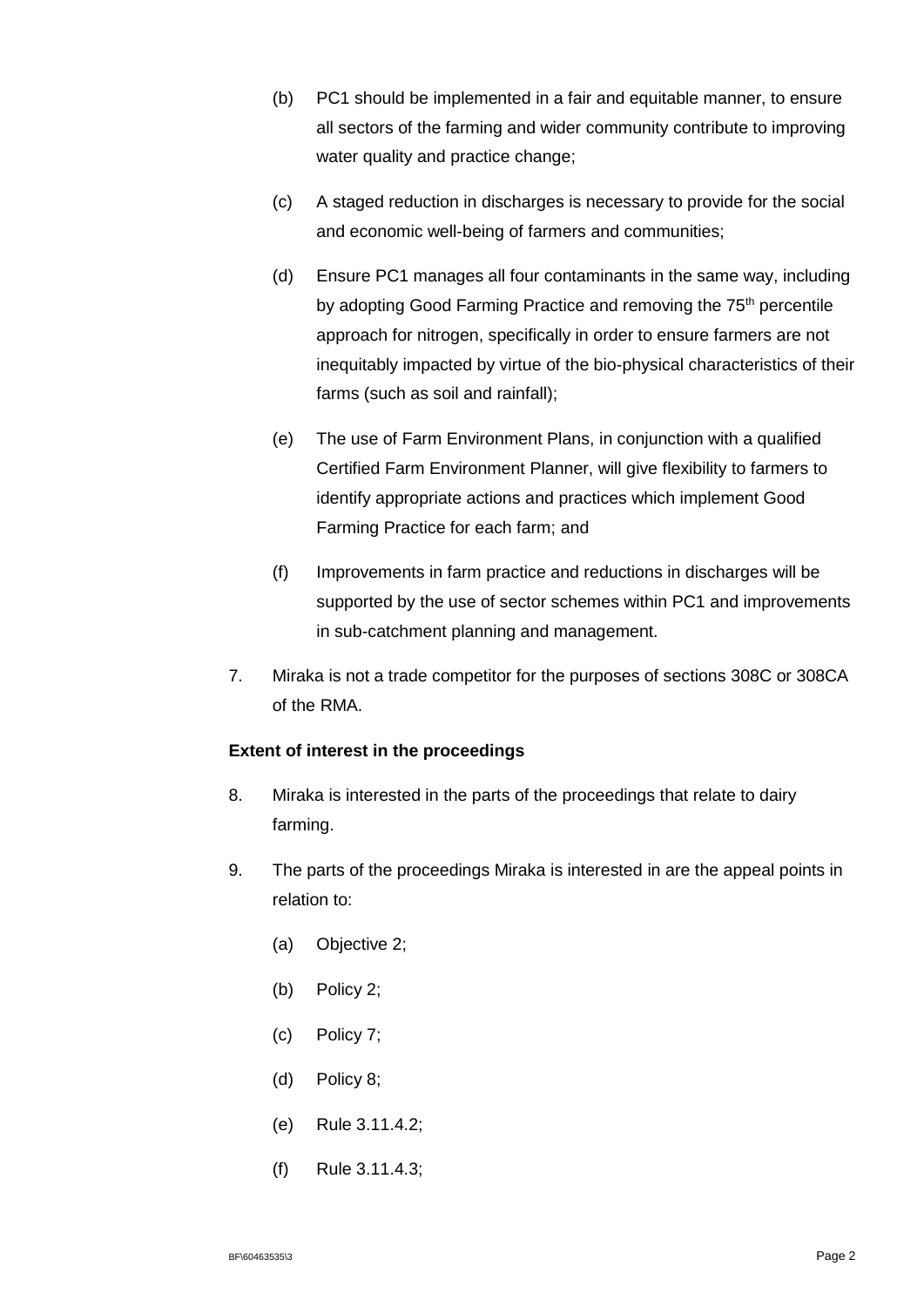- (g) Rule 3.11.4.4;
- (h) New restricted discretionary activity;
- (i) Rule 3.11.4.7;
- (j) Rule 3.11.4.9;
- (k) Schedule B;
- (l) Schedule C;
- (m) Schedule D1;
- (n) Schedule D2; and
- (o) Glossary.
- 10. Miraka supports the relief sought where it will improve the clarity of provisions and improve sub-catchment planning and management.
- 11. Miraka opposes the relief sought by the Appellant where it is inconsistent with Miraka's submission and case before the Hearing Panel and because the Decisions Version of PC1:
	- (a) Appropriately gives effect to the higher order planning documents;
	- (b) Protects and improves water quality over time;
	- (c) Provides for the staged reduction in discharges; and
	- (d) Emphasises a risk-based approach to managing land use with prioritised actions and tailored Farm Environment Plans.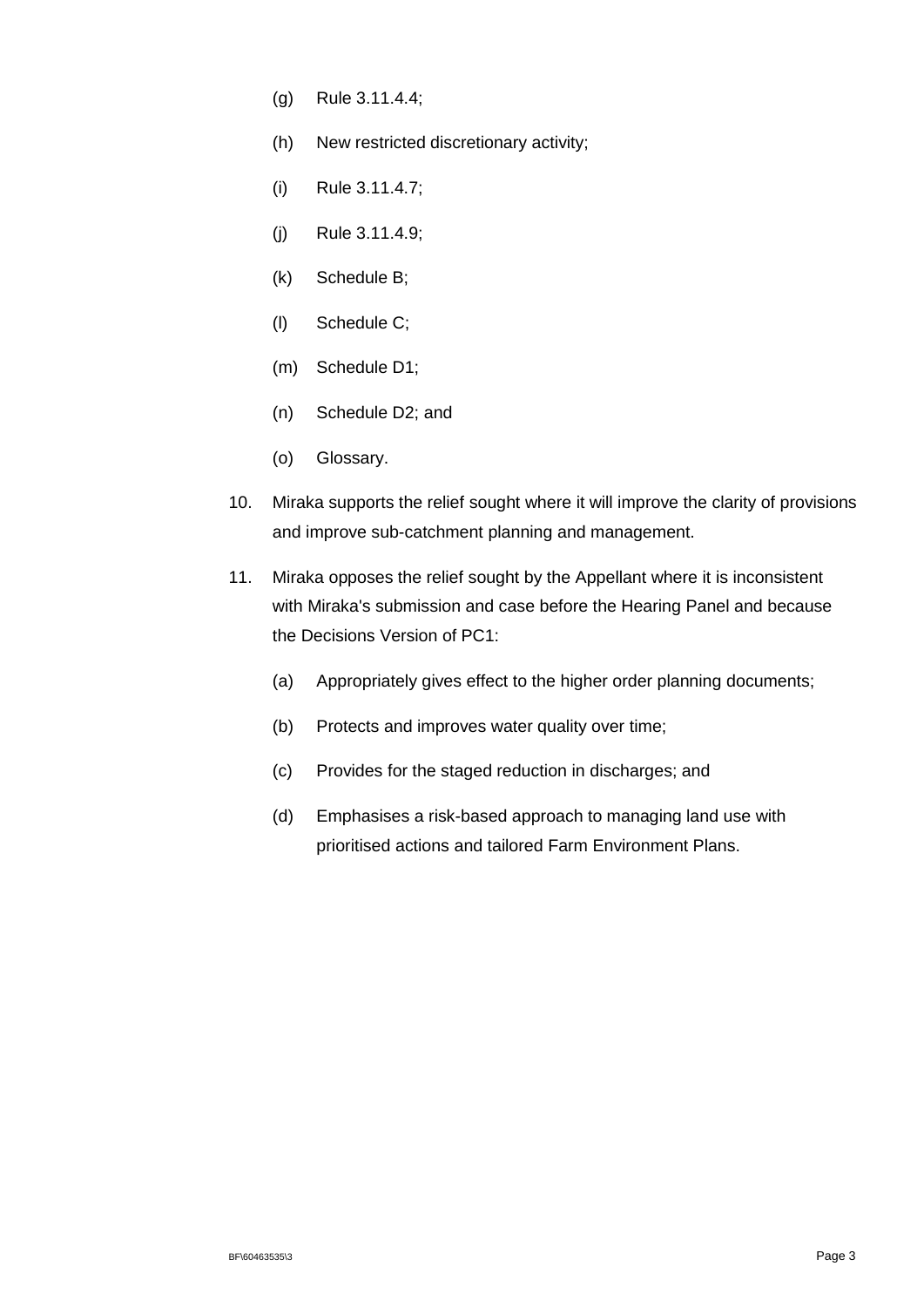### **Alternative Dispute Resolution**

12. Miraka agrees to participate in mediation or other alternative dispute resolution of the proceedings.

**DATED** this 29<sup>th</sup> day of September 2020

**MIRAKA LIMITED** by its solicitors and authorised agents Buddle Findlay:

ard

**Jennifer Caldwell/ Mathew Gribben**

### **Address for service of person wishing to be a party:**

Miraka Limited c/- Jennifer Caldwell/ Mathew Gribben Buddle Findlay Level 17 188 Quay Street Auckland

PO Box 1433, DX CP24024, Auckland 1140 Phone: 64 9 358 2555 Facsimile: 64 9 358 2055 Email: jennifer.caldwell@buddlefindlay.com/ mathew.gribben@buddlefindlay.com

#### **Names and addresses of persons to be served with a copy of this notice:**

Wairakei Pastoral Limited C/- Bronwyn Carruthers Shortland Chambers Shortland Street PO Box 4338 AUCKLAND 1140

Telephone: 021 685 809 Email: bcarruthers@shortlandchambers.co.nz

Waikato Regional Council PC1Appeals@waikatoregion.govt.nz